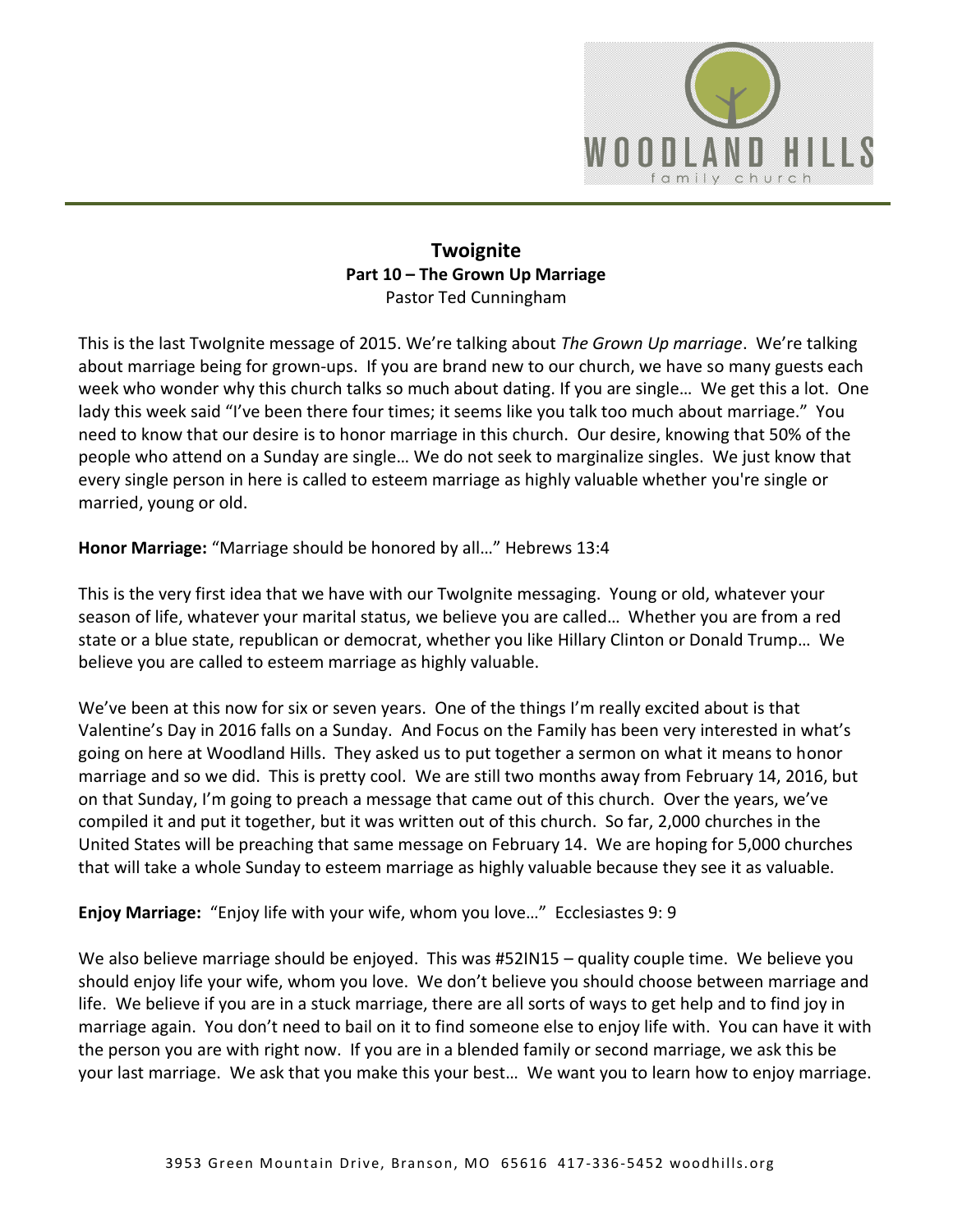That's why we are doing the DateNight Comedy Tour next month. We used to do this thing called Love and Laughter. We did that five years in a row. We took a year off. We're mixing it up. You can still get a great room rate at the Chateau. Call them directly and tell them your with Woodland Hills; there's a code. You can get a \$69.00 room rate on January 16. We are doing the DateNight Comedy Tour here in the main auditorium. I get to host it, but John Branyan out of Indianapolis, Jason Earls out of Dallas, and Paul Harris out of Arkansas are going to be here. Let me tell you what's going to happen on this night. This event is two hours. I love how one husband put it a couple of months ago. He said, "The DateNight Comedy Tour… When I left, it felt like I had done over 300 crunches." These are three of the funniest guys you'll ever meet in your life and you'll have a ball. If you can only do the DateNight, do the DateNight, but if you can make it a weekend, get a room at the Chateau. They are filling up fast, so make sure you get one and enjoy your time there with each other.

### **Prioritize Marriage:** "A man leaves his father and mother…" Genesis 2: 24

This is what we are going to look at today: Prioritize marriage. Genesis 2: 24 says, "For this reason, a man leaves his father and mother and is united to his wife and the two become one flesh." We believe there are two parts of that. The first part is "A man leaves his father and mother..." In other words, it doesn't say a child leaves his father and mother or an adolescent leaves his father and mother. It says man leaves his father and mother. The meaning behind this text supported by Jesus and the apostle Paul is that you would leave your home prepared for your own home. There was no gap, throughout all of history and biblically, between leaving your parents' home and starting your own home.

Today we do have a gap. I've quoted Ryan Pannell for years on this. He says this it's called "prolonged adolescence" in many cases. It's where we've taken this extended break from responsibility. Ryan defines prolonged adolescence as too much privilege and not enough responsibility. These milestones that come with leaving your father and mother… We believe there are five milestones that have been true in every generation. Whether you're 18 and single or you're 80 and your thinking about your grandparents. If you're at 80 or 90 years old and thinking about your grandparents today, these milestones that I'm going to share with you are the same milestones of your great-grandparents as they are of the 18-year-old sitting in here.

**1. Leave home.** We believe leaving home is a pretty big deal. You leave home which means you leave your parents' Friends and Family Plan, which means you leave your parents' bank account, which means you leave your parents financially, emotionally, relationally, physically, and if none of that works, geographically. Some of you know what a meddling or enmeshed family looks like. You're too close to mom and dad and your marriage has suffered. We believe the very first milestone of adulthood is leaving home and separating from mom and dad and being on your own.

We tell our 10 year old and 12 year old all the time "You will not be with us forever so plan accordingly." This is the goal of our home. We talk about them leaving all the time. We want them to know. Sometimes Amy feels like I'm rushing them a little bit. But I have such a strong desire as a parent for my children to grow up.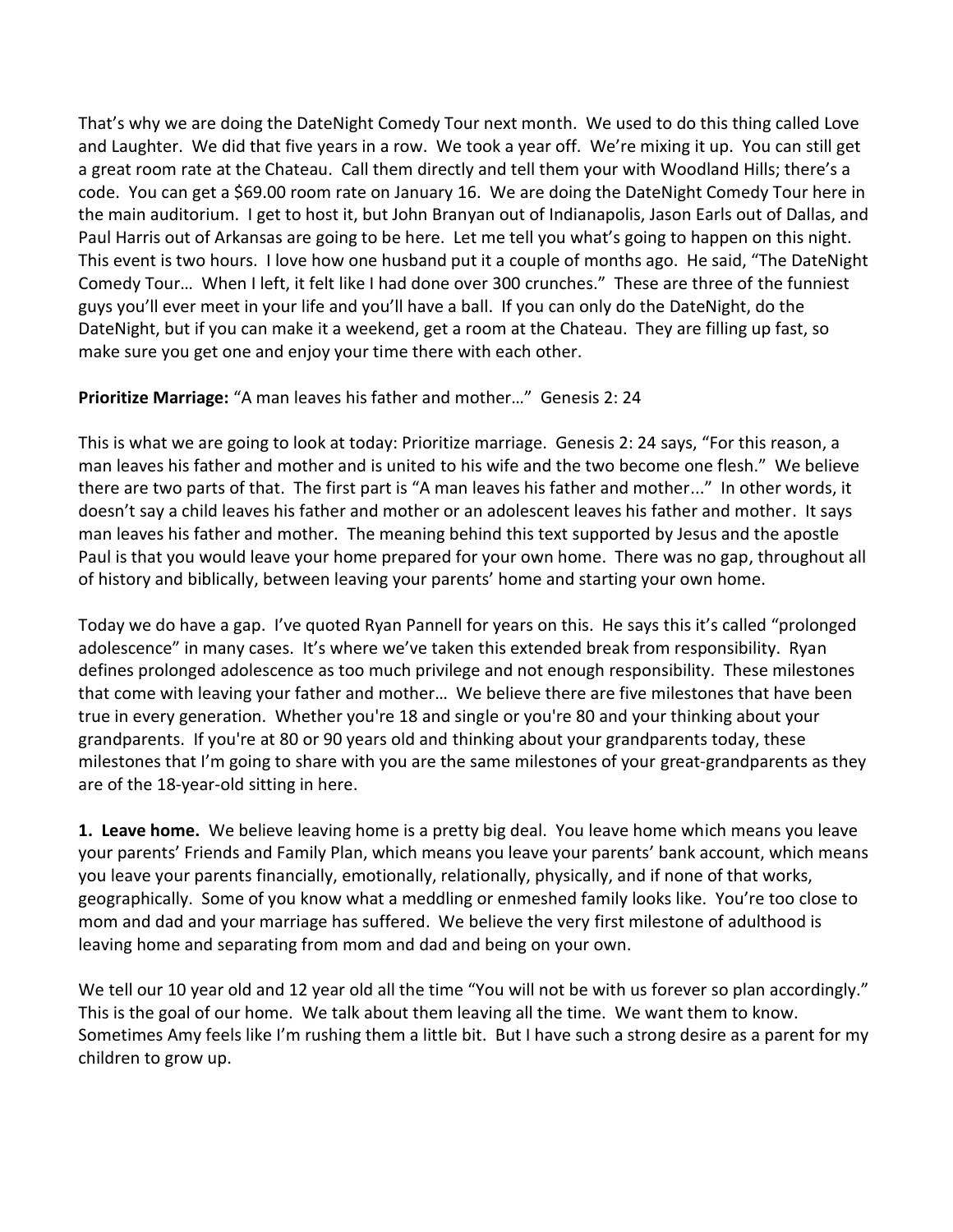We were out this week. I told my son "I don't have a desire for you to be an athlete, but I just don't want you to be a wimp." We were doing something athletic together. I said, "I can't desire for you to be an athlete; I didn't bless you with the genes necessary to be that, but I want you to grow up to be a strong man. And let me tell you; you have to leave my home. You're going to be gone one day. You're going to be off the payroll. I have such plans for the amount of money that I'm going to be saving once you leave."

How many of you are enjoying spending the money you no longer spend on your kids?

**2. Finish school or training**. Do you want to jump ahead into adulthood like that? Offer to pay for this. Don't expect mom and dad to cover the whole thing. Don't go shooting hoops at college four or five hours a day. Get a job and help pay your way through. But you have to finish school, training, any vocational training, or an apprenticeship that you might need.

**3. Find full-time employment.** This is 40 hours a week, maybe 50, 60, or 70; that's responsibility, not privilege. You have to be able to provide. I know my millennial friends have read a lot of books and it's all about social justice and they want to give away everything they have. I tell my young friends who have read David Platt's *Radical* and they feel like they have to give it all away… I have to remind them they have nothing to give away. I appreciate my young friends wanting to give away all their parents' money, but a better way would be for you to earn something so you have something to give. Get a job. All the retired people are agreeing. They want you to work to pay your part of social security so they can get their checks for the next 20 years. That's why they're nodding. It's nothing to do with you; I can tell you that.

# **4. Get married**.

**5. Start family**. Do you know the difference between your great-grandparents and the young people in here today? Your great-grandparents did all five of these in a week. But what prolonged adolescence has done is take these five milestones and stretch them out 10 to 20 years. "I'll leave home sometime in my 20s. I'll finish school." And this is still on track. A lot of people finish school in their early 20s. "I'll find full time employment." This is where I think a lot of young people get stuck today and I believe it's an unnecessary delay of marriage. They get stuck on number three because they think that not only do they need to find full-time employment, but they also need to get established in their job, save money, get their first place… They feel like they need everything going and established before they do the last two.

The reality is look around here at all the old people. There are a lot of old people in here. They didn't wait to be fully established in life before they did four and five. They got married at a very young age, got pregnant on their honeymoon, and they started working. They started to mature. They understood if they were going to be successful in life and successful in marriage, relationships, and work, they were going to have to provide and pursue responsibility and mature. They knew it couldn't be about privilege.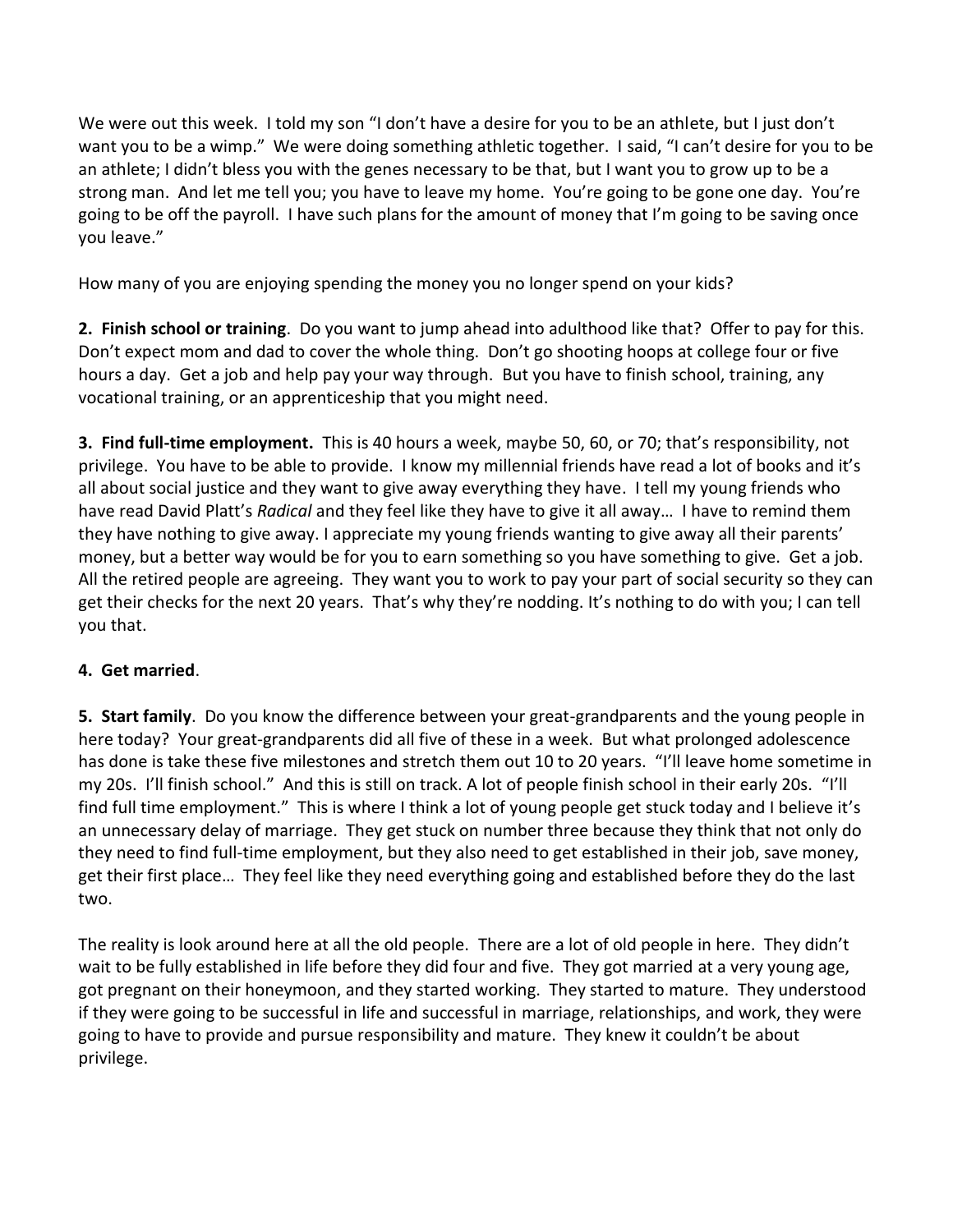I love telling this story. When I was 22, I went to Fremont, Nebraska, and asked my 6'2" Norwegian now father-in-law if I could marry Amy Freitag. He responded in this thick Norwegian accent "You betcha." Amy had one year of school left at Liberty University. I told him I would only do it if he would let me pay for her senior year of college. He said, "You betcha."

Let me tell you how I did that. It was multiples of number 3. It's the only way to do it. My mom gave me my first cell phone and it was this box with this antenna out of it. She handed it to me and then she goes "You have ten minutes a month." How many remember those days? It's emergency only. I carried that thing around and I was awesome. I had my first cell phone, but I didn't have the caramel macchiato everyday and the iPhone 6 Plus. You can't do it all and it's okay. Don't wait until you have the latest version of the iPhone and everything in order. You don't have to wait until you are 30.

There's something better you can do and it's what the whole point of the message is today. You can make the decision to grow up. You can mature. This is not just to young people. There are a lot of married people in here today that need to make the decision to grow up. I've thought about that term a lot this week because when you say "grow up," it has a condescending tone to it and I'm trying to think of a better way to say it. If you think of one, tweet me and we'll post the second service.

These milestones are the first half of Genesis 2: 24. Leaving your father and your mother relationally, physically, emotionally, financially, and if necessary, geographically. Then it goes to the second half and here's the second half. "…the two become one flesh." I want you to think about those five milestone for a second and think about your marriage trying to become one flesh. Ask yourself the question: "Is there anything on that list of five that is keeping you from becoming a one-flesh marriage?" Are you too attached to home? I'm shocked at the number of guys that I still have to say this to in my life. Number 1 is still a problem for them. When they have a big moment at work, the first person they call is not their wife. The first person they call is mom. NO! Your mom is not the number one lady in your life. You wife is, so you need to leave home.

There are others in here that your marriage has struggled from day one because your husband refuses to work. We deal with this a lot in Branson. People come to town looking for the perfect job and they are holding out for a management position. Let me tell you… Get any job until the management position comes along. Or, get any job and work yourself into a management position. But get a job!

The two become one flesh and Jesus backs this up. Look what he says in Matthew 19. "So they are no longer two, but one" when you get married. "Therefore, what God has joined together…" When you stand at an altar and exchange vows and rings, you're doing that before gathered witnesses, yes, but you're doing that before God Almighty. What God has joined together, let no man separate.

#### **Character Creates Compatibility**

Here's what we believe at this church about becoming one. It's a really simple idea. We believe that character creates compatibility. Compatibility in marriage is not something you find, you test for, you discover, or you stumble into. Compatibility is something that grows out of your character. I don't believe marriage is hard. I believe character development is hard. That's what's hard. Sometimes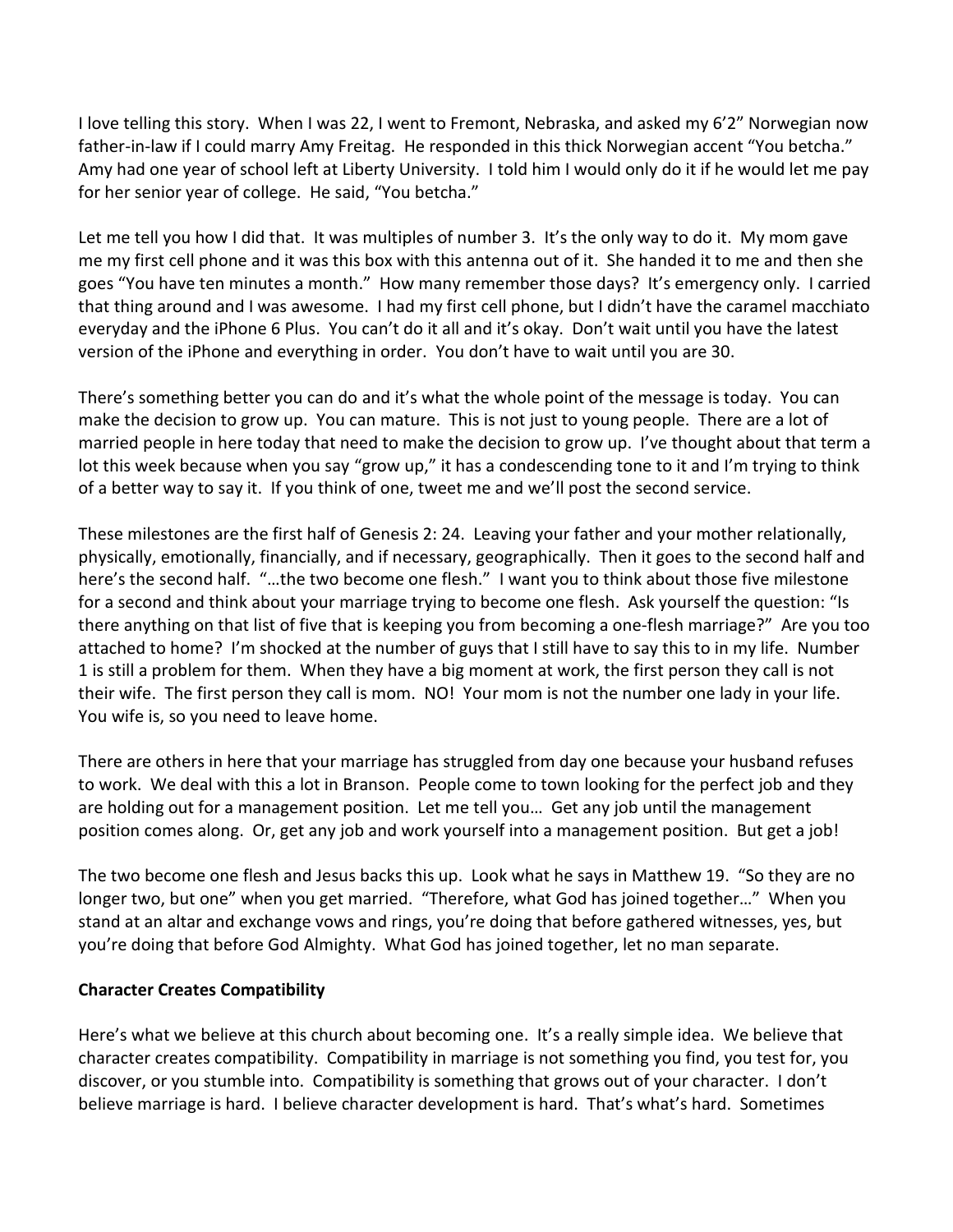character development being difficult puts a bad name on marriage because we are looking at our spouse and saying, "This marriage is so hard, I'm going to end this marriage and go be by myself because character development by yourself is so much easier."

Character trumps compatibility. I changed out the word *trumps* because the word *Trump* is tripping so many of you up these days. I can't use the word *trump* in talks anymore. Anytime I use it, the whole talk is lost. So character creates compatibility, but character also trumps compatibility. Character is more important.

So where are you at in your marriage? I believe there are five levels of maturity. I put this out a couple of months ago. I think it was a tweet. I just simply said "The longer I work with couples, the more convinced I am today that prolonged adolescence is a leading cause of divorce." I didn't say it was *the* leading cause of divorce; I said it *a* leading cause. It's a husband and a wife not wanting to live the grown up lifestyle. The first response I got to that tweet was "Marriage is hard. I don't think this is a fair statement. We're not all brats." It was something like that. I was thinking *Thank you for validating my primary tweet there.* 

I sit down with couples and I listen to them and I'm thinking how what they are saying is not the language or the heart of an adult. There are times I meet with couples and I feel like I'm negotiating with toddlers. The reasoning they try to give me is what I get out of my five year old. When is the last time you tried reasoning with a toddler. Has anybody done that lately? That isn't easy. I love the parents who try. In stores, I love to hear a mom with a kid who should have had a nap three hour ago. The kid is melting down and the mom is going "Use your words." No. Spank him, put in the car, and get him home to a nap. First it was gun control and now it is corporal punishment. You can tell we are fighting hard not to have to go to a third service at Woodland Hills Family Church.

Character creates compatibility so I just want you to be honest. I put this out there as four and someone gave me a fifth. I love it when you help me write message; it makes it a whole lot easier. But which of these five statement, when it comes to character, compatibility, and the five milestone of adulthood, best represents you. Don't look to your spouse. They are written in a way you don't have to even look to your spouse. "This describes me in my marriage." This is individual. No throwing elbows.

**1. We were mature when we married.** That isn't true of Amy and me. But let me tell you, there are couples in here that is true of. Do you know why it's true? I married a couple that hadn't even hit 20 years yet, but life circumstances gave them no choice but to grow up. They lost their parents at an early age. At 13 years old, he was responsible for siblings younger than he was. By the time he was 19, he had lived more life in six years than most of us live in 20. The weight of responsibility was so great on him. As I met with this couple not even 20 years old, I felt like I was talking to a 50 year old seasoned couple. This is the first point, but it was the one I was given by a couple in our church who said, "We were mature when we married." But now for the other 99% of us, which of the next four fit you?

**2. We were immature when we married, but grew up together.** This is where the seniors are saying "Yeah, a farm will do that to you." Put a newly married couple on their own land and they don't have a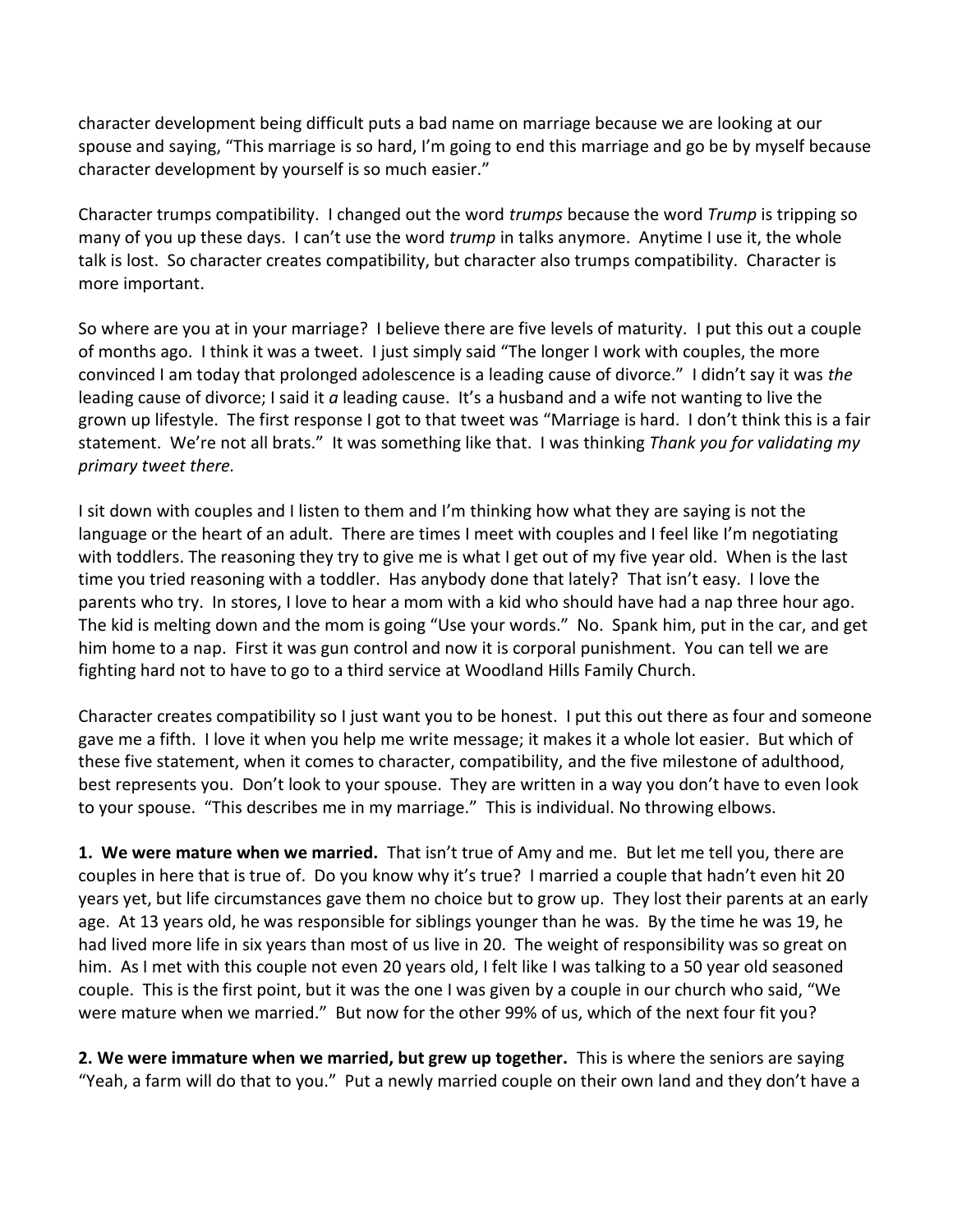choice. You say, "We have a good marriage now, but boy it was touch. We made the decision to stick together, stick it out, and grow up together."

**3. We were immature when we married; I grew up and my spouse did not.** We are getting now to the painful marriages. I hope you see that we are going from easy to very difficult. This is a challenging one because you're like "When we had children, I was the one who took the majority of the responsibility for the kids." I think one of my favorite country songs is by Paul Overstreet. He sings that song that goes "Daddy's come around to momma's way of thinking." Isn't that a great song? Let's sing it.

*Daddy's come around to Mama's way of thinking No more staying out all night a' drinking*

Giving up drinking all night is not only part of maturity, but it's part of being a Christian. Just want to make sure everybody gets that. Drunkenness is forbidden in the scripture.

*Every thing's better on the home front now They're meeting in the middle, working it out He finally figured out he's got something worth keeping And Daddy's come around to Mama's way of thinking* 

**4. We were immature when we married; my spouse grew up and I did not.** If you can say that's you today, that's a huge step towards maturity. If you can say, "She grew up a lot faster than I did. I've been on her heels, but I'm there…" Or the other way around. "He grew up so much faster than I did, but I'm right there behind him."

**5. We were immature when we married and we still are.** This is probably the most painful marriage and this is why we have counseling at Woodland Hills Family Church. If you can admit that, it's huge. And for the morning, that's it. We'll take you further and deeper into the scripture, but if you can say that, we are on to something. I want you to know throughout all the scripture this idea of maturity is strong – the idea of growing.

Here's what we love about our walk with Jesus. For me, I am more concerned about the future than I am looking at the past. I think about things I said and did back then. I want to see progress in my life. Do you want to see progress in your life? Do you want to see progress in your marriage? Do you want to see growth?

I was thinking about it this week just in terms of Woodland Hills. Some of you have been here since day one, going on 14 years. I was thinking about you, Pat. You've heard me say a lot of dumb things, haven't you? Don't be so quick to answer that. Thank you, Pat for that. Take your time and think through a really gracious response there. But you're not as concerned about the dumb things, although you remind me of them sometimes, as you are that I'm learning from that. I would hope that I'm not the same person at 41 that I was at 27. That's what we're talking about with progress.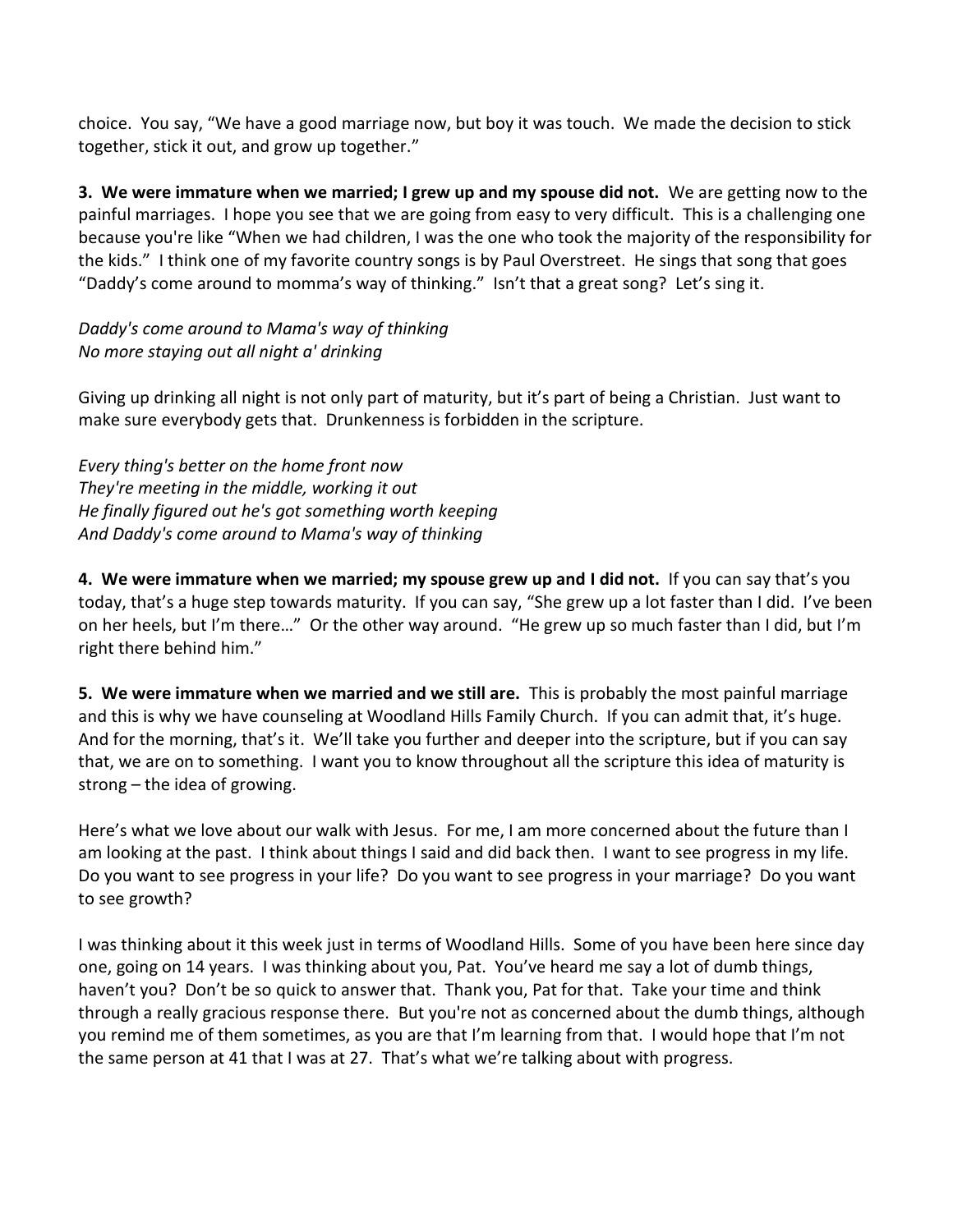Here's what Jesus said about becoming a Christian. I want you to see this progress throughout the scripture. "Unless you turn and become like little children..." So we begin in the faith. We humble ourselves. We recognize our need for a savior. "Jesus, you're the one; it's not me." We put away our self and we put him on the throne. But you have to become like a child or "…you will never enter the kingdom of heaven." That's how you enter the kingdom. Jesus used a child as a prop.

Now look what it says in Hebrews 6. "Let us leave the elementary doctrine of Christ and go on to maturity." It's not that the doctrine of Christ is not important, but there are some basic fundamental teachings of Jesus that should be a part of our everyday life, that should become the overflow of our life. We know what Jesus taught and we know how we should live, and when we're facing a situation or circumstances are coming at us, we are able to respond like Jesus would. Again, we are not Jesus, but we should be growing into the likeness of Jesus and we want to be maturing and you should see that progress. If, 10 years after you profess faith in Jesus or 20 years after you profess faith in Jesus, you are still needing to learn the elementary teachings of Christ, my encouragement to you is it's time to grow up in the faith. You need to press on to maturity.

He says in this text "Let's not lay again the foundation." The writer of Hebrews is saying, "I feel like we are coming back and again laying the foundation. As we lay this foundation, you should have already grasped this. You should be living this out in your everyday, ordinary walk around life, but, again, we have to continue to lay the foundation". So there's this idea of pressing on and going on to maturity.

We read about this in Philippians as well. "But one thing I do: forgetting what lies behind and straining forward to what lies ahead, I press on toward the goal for the prize of upward call of God in Christ Jesus."

Paul puts it this way in 1 Corinthians 13. He speaking in the context… It's the love chapter. You read the love chapter often at weddings. You're going to get it a lot on Valentine's Day on cards and even commercials. This is in the context of spiritual gifts. It's in the context of the gifts of the Spirit. Again, remember that in scripture, we only have two seasons of life. We have childhood and adulthood. You went from being a child to being a man. You went from being a boy to being a man. You went from being a girl to being a woman.

It was in 1904, just a hundred years ago, that we created the term adolescence and we put a gap between childhood and adulthood. I don't ague a lot on that gap between being a child and a man because counselors go at my throat, but I do argue against that gap growing larger and larger. Prolonged adolescence… We need to be bringing that back down. Instead of coddling our young people, we need to be challenging them. "It's time for this responsibility to become yours. Here you go. Take it and run with it. We believe you can do this."

That's what I love about this text. It really explains the difference between child and adult. "When I was a child, I spoke like a child…" This whole outline could be a great series. Wouldn't it be fun to do a whole morning on what it's like to speak like a child? "...I thought like a child, I reasoned like a child. When I became a man, I gave up childish ways." When I grew up, I decided I can't think and I can't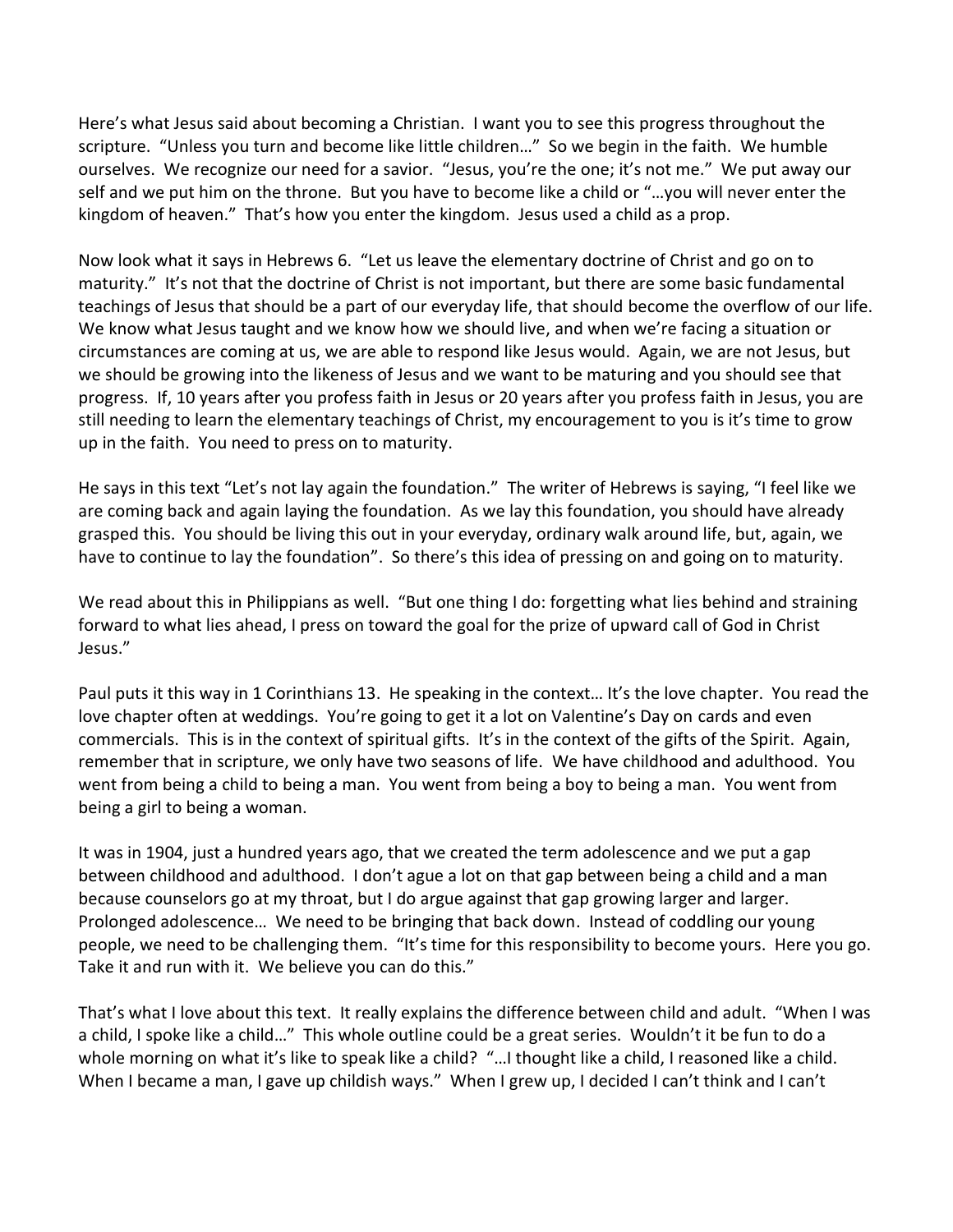speak and I can't reason (or the lack thereof) like I did when I was a child. It's time for me to step up. So let's look at this outline quickly in terms of our marriage and in terms of growing up.

## **Speaking**

If you have children, this will be easy to understand. I encourage you to use this to teach your children what it means to take on the responsibility of adulthood. Children love to use the terms "I" and "me." But when you become an adult, you start using terms like "you" and "we" and "us."

I'm always saddened when I hear couples say "That's her/his thing; it's not my thing." But when you get married and two people become one, you have to have some stuff that's about "we." This isn't my ministry or my vision or my dream or my goal. This is ours. We're doing this together. We're prioritizing this together.

Years ago, I was at an anniversary party in this town. I always love small towns because whenever I get a story like this, people are going to spend the rest of the time trying to figure out who I'm talking about. You're not going to figure it out. I'm going to try to hide it by changing a few of the specifics. They were married 40 years. It was their anniversary party and everybody was gathered around. To be very blunt with you, everybody pretty much knew this couple didn't have a great marriage. It wasn't a shock or a secret. We all went to the anniversary party thinking *I can't believe they made it this long with the way they treat each other.* 

They did a toast about halfway through the party. I was thinking it was going to be bad. The wife stood up to do the toast. She said, "Do you know how you make it forty years? You need to let him have his thing and you have your thing. He goes and does his thing…" This couple had jobs and businesses and all that that kept them apart most of the time. "He does his thing and you do your thing and that's what makes a happy marriage." I thought to myself how sad that was.

I was telling the kids this week… Have you ever had this issue with children where you're trying to figure out what you want to do today? You throw an idea out there and they say, "Oh, I don't want to do that!" I hate this word with everything that's in my being when we are trying to figure out where to eat or what to do for the day.

Tonight we are going to Silver Dollar City. We are taking hundreds of volunteers. We're looking forward to this night. It will be more like Singing in the Rain than White Christmas, but we are going to have fun. I told the kids "When I walk into Silver Dollar City, do you think I'm there for me? Have you ever once, when you say 'Hey, can we go down to the Flooded Mine?' heard your dad say… Just once, when you ask to go to the Flooded Mine, I'm going to be like 'NO! I DON'T WANT TO GO TO THE FLOODED MINE!' Try it sometime and watch your kids look at you like "What is your problem?" My problem is right there and why it looks so weird is I'm an adult acting like a child.

We're at the table trying to figure out what to do and one of our kids is saying "I don't want to do that" and "I don't want to do that" and "I don't want to do that." I finally told them to ask their mother how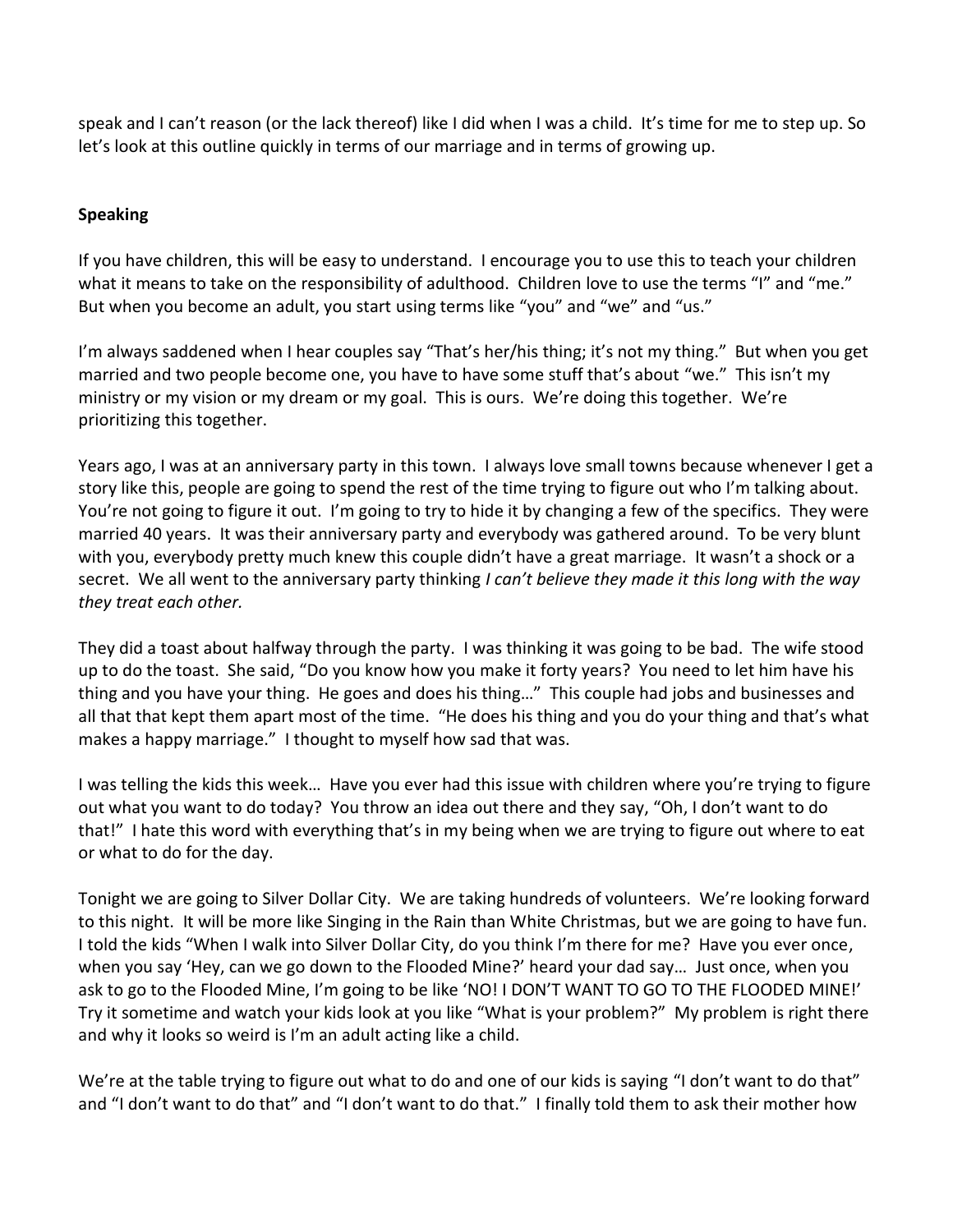much stuff I do around here that I really don't want to do. Amy had a perfect response. She goes "Pretty much everything he does."

Can I just take a break right here and help husbands through the Holiday Season? When it comes to decorating your home, this is a season to shut your mouth. You have no opinions on how many lights, how many trees. If she wants them hung from a 150-foot tree, you're going to hang lights from a 150foot tree and you're going to do it with a smile on your face. Don't you dare think about falling off that ladder. I've been there where you're like *I could end this really quick*. That's terrible; don't even need to be joking about that.

Here's what compatibility is. Compatibility doesn't work with children. If you've ever been at a playground. Compatibility is difficult on a playground because you have a bunch of "I's" and "me's" running around. Compatibility works in marriage when your speaking becomes words like "you," "we," "us."

"What do you want to do?"

"All I want to do is what you want to do."

Amy knows my passion in life. I have one passion in life now. It's been my passion for years and it was escalated in April. My passion is three simple words: Table Rock Lake. That's my passion. I could live on that lake. I love that lake. I love everything about it. When friends ask when I'm going to leave Branson and go do something bigger and better, I'm like "Why don't you come with me just for a day on Table Rock?" About halfway through the day, they get it. It's pretty awesome out there. You take them out there at sunset. It's perfect.

I believe Table Rock Lake is a 12-month a year recreational lake. That's my opinion. You can be out there any time you want. My wife doesn't believe that. But boating has become a big thing for Amy because it's a big thing for me. She loves it. I brought a picture of the last time we went out together on the boat. She's covered from head to toe with a blanket. This is quality couple time right here. Quality time on Table Rock Lake for Amy means over 85 degrees with water temperature of at least 78 degrees. But she does that right there for me. Do you know what that does for me? For one, it makes me want to say, "What do you want to do?"

Amy is a foodie. I'm not a huge foodie, but what's awesome is I'm becoming a huge foodie. Why is that? It's important to her. My favorite restaurant, La Cracker Barrel, is not her favorite restaurant. I try to tell her how the biscuits are homemade which means they are better for you because they're not some frozen thing. They roll them out fresh. So when it's fresh… She is always talking about how we have to have fresh food around the house. When it's fresh, I can have as many as I want. But that goes back to the speaking. That's the "we" and the "us." We are becoming compatible because I do things that are outside of my likes and preferences and comfort zone. She does things she doesn't like and that is out of her preferences and comfort zone. And the two of us are finding great adventure together in that. We are also finding new things we enjoy doing together.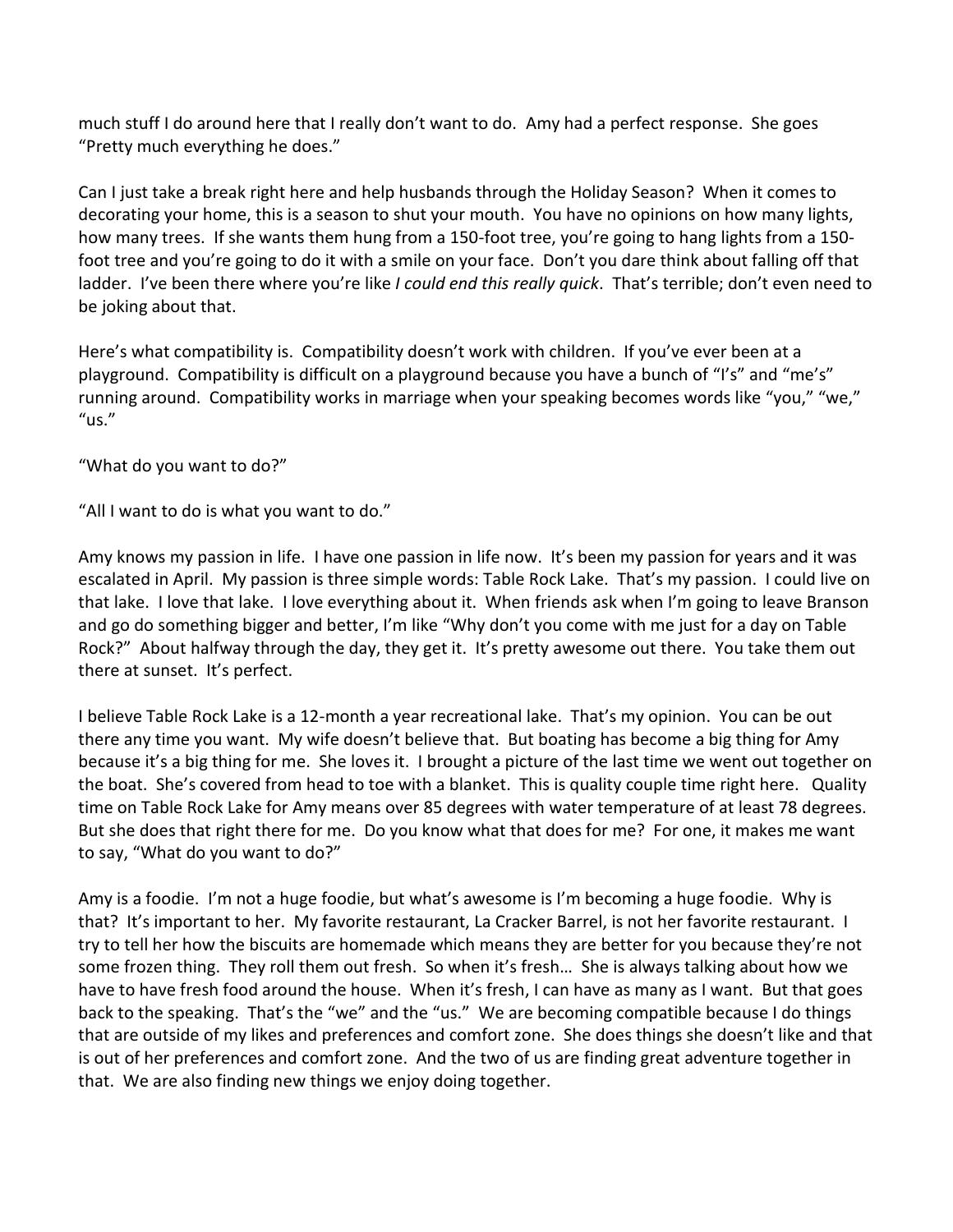Two weekends ago with Joe White, we were driving on a long road trip. If you're ever in the car for two hours with Joe… We solved so many of the world's problems. We fixed everything. But then Joe asked me to tell him what my dream for marriage is. I started giving him all these ideas and thoughts and we were brainstorming. Then in just one statement, Joes says this and it ends the conversation because it's all that needs to be said. He said, "If you want to fix the marriages of the world, you only have to do one thing. You just have to eradicate selfishness." What do you say after that? That's it.

## **Thinking**

Then there is also the thinking because our words come out of our thoughts. So with thinking, with a child it's "mine," but now with an adult it's "yours."

So is there anybody here who has had a fight over money? Men, husbands, I just helped you with Christmas lights, so now let me help you with the bank account. Here's what you need to say to your wife. "Honey, do you know what the bank account is? It's yours. I don't want it. And I'm going to get up every day and go make the money and put the money into your account." There's no insincere applause on that one is there? No one's applauding that.

We do bets around the house sometimes… I think we got this off a sitcom. A piece of cheese falls on the floor. I go "I'll pay you \$20.00 right now if you eat that cheese." Just joking type things.

Amy reminds me that it's all hers. She says, "If I want \$20.00, I'll just go to the ATM and pull out \$20.00. I'm not eating a piece of cheese off the floor."

Since I've started calling it her account, we don't have money fights anymore. I go online and I look at the spending and it stresses me out a little. But it's hers; it's not mine. "This house is yours; how do you want to decorate it? Tell me what you want." We have a small tree and I put 700 lights on it yesterday. That's because it's her tree. It ain't my tree. "This is your house, your tree; what do you want. It's all yours." She argues that it's mine, but do you know what that does? Once the account became hers, she didn't like spending money as much. I can't explain it, but I believe that's how God's economy works.

### **Reasoning**

Do you know what reasoning is? Reasoning is the ability to think through something in the logical, sensible way. It's why you can't reason with a two year old. They are not thinking things through. They're not like "Dad, I know we're going to Silver Dollar City later tonight; do you think it would be wise if I took a nap? I think if I got some sleep, I would be in a far better mood until 8:00 tonight." The reason your kid doesn't think that way is because he's thinking about now. He's thinking about this very moment; how he feels right now, what he wants right now, what's going to make him happy, what's going to make him mad. It's all about the now. But when you become an adult, you're thinking about later. We're all thinking how we're going to be in the rain at Silver Dollar City tonight so we will need a nap. You see, adults think through things. We are able to think through a day. Adults think through a week.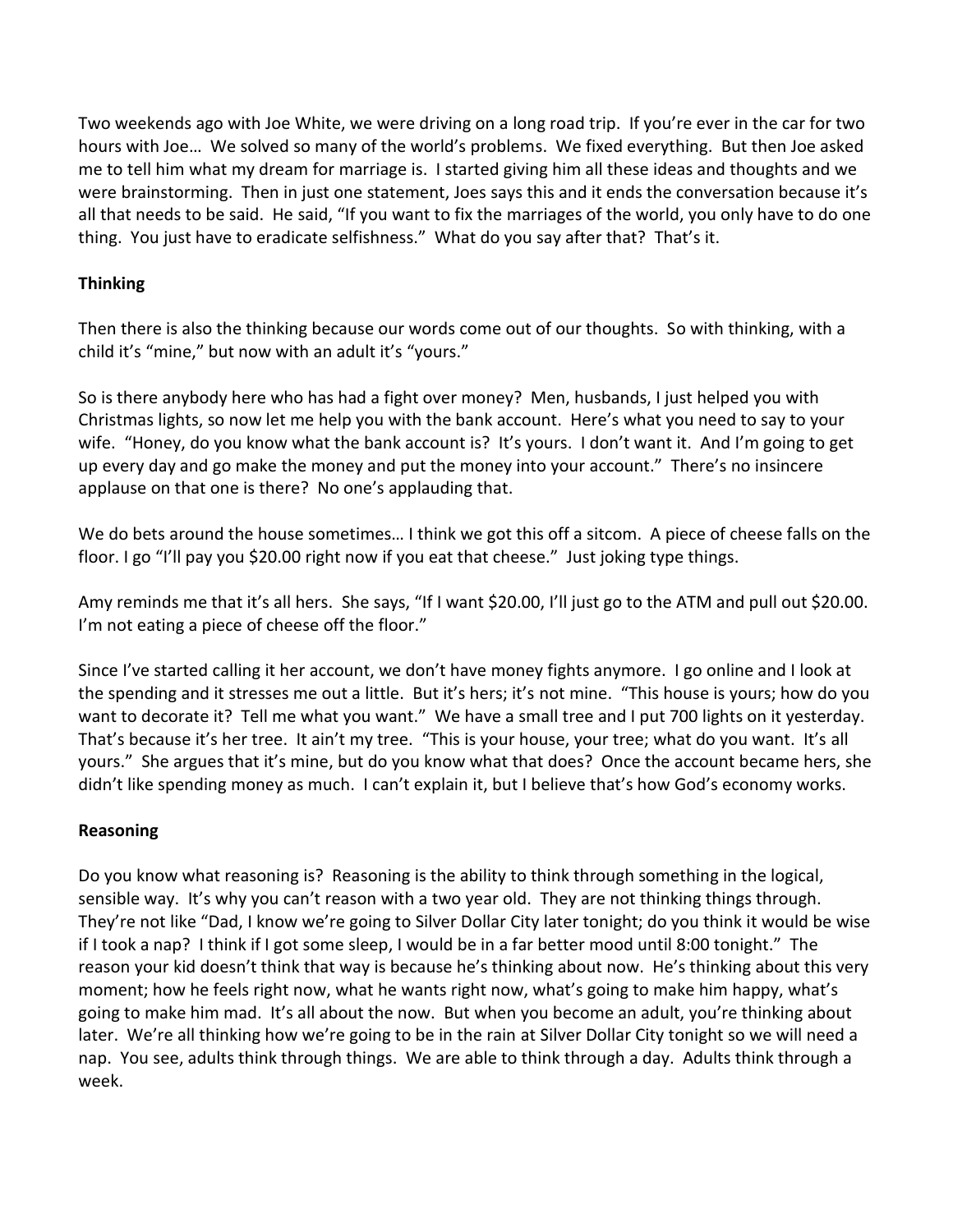Adults with a \$20.00 bill in their hand have a very different reasoning than does a five year old with a \$20.00 bill. I'm just shocked… I meet with a lot of couples and they tell me money is the issue and you realize the reason why is one of them thinks about money like a child. They haven't grown up in the area of responsibility with finances and so they want to spend everything they have right now. An adult says, "I have \$20.00 and four days until payday which means I have \$5.00 a day to spend."

We practice this on vacation. The kids have a certain amount they are going to spend on vacation and you try to tell them they don't have to spend it all on day one. "We're going to be here five days; you might want to spread it out a little bit." You know that great moment of joy when you give \$10.00 to a kid for spending money on a week's vacation and their first thought is *I don't want to spend it.* This is when the angels in heaven start dancing. This is when you realize your kid is getting it. Or when they decide they are going to look at everything and then at the end of the week, they will spend a little bit on the one thing. That's now a child who is becoming an adult and they are beginning to think things through verses the five year old who walks up to the first kiosk at Disney World, buys something, and then at the second kiosk, their distraught because they don't have any money. They don't have the ability to think things through logically or with some sort of sense. We do this as adults physically, financially, and emotionally

We had a party to go to last night which means a lot of social energy going out, a lot of relational energy going out. I realized I couldn't talk to anybody for two hours prior to that. Does anybody know what I'm talking about? You have to save something. This is why some of you are like "I'm here this morning, it's the biggest thing I'll do all day; I'm sitting down and napping the rest of the day." You spent time figuring out how you were going to do church today. We do this physically, financially, and emotionally.

The last two weeks, we went hunting with Joe. It was my first time hunting ever. Again, we are going to give one more reason for someone to leave. I was excited to go. My dad took us fishing. I don't even own a gun, but I'm going to change that now that I've announced that to crazy people in Branson. But I was excited. Joe trained Carson all year. We would go and practice shooting. He started with a 22 and then he worked up to a 243 on a target. Then two weeks ago was our big time to go hunting and we were ready. I didn't realize the moment we were going to be able to have with the now and the later, but here's us in a blind. Carson is looking out of this blind. For the first hour, there was nothing. He's like "What's the matter? Why do we not see anything?" He thought that you go sit in the blind, wait a couple of minutes, the deer comes out of the woods, you shoot the deer, you go get it, and we're back drinking hot chocolate by 8:00.

There was no greater joy than waking him up at 5:00 am and it's 32 degrees and rainy in Oklahoma. He goes "What are we doing?" I told him to get dressed to go hunting. "What!?" I told him to get up and get dressed. It's freezing cold and it's raining. We went into a blind and we had a little portable heater, but the guy that was with us said it wasn't cold enough to need a heater.

Carson is looking at me like "Turn the dang heater on." I'm sitting there the whole time thinking *Thank you, Lord*. "Carson, I apologize to you as your dad that I don't get you up every morning at 5:00 am and send you out into the cold rain to farm something or to milk something to bring something in." This is what made people grow up so quickly.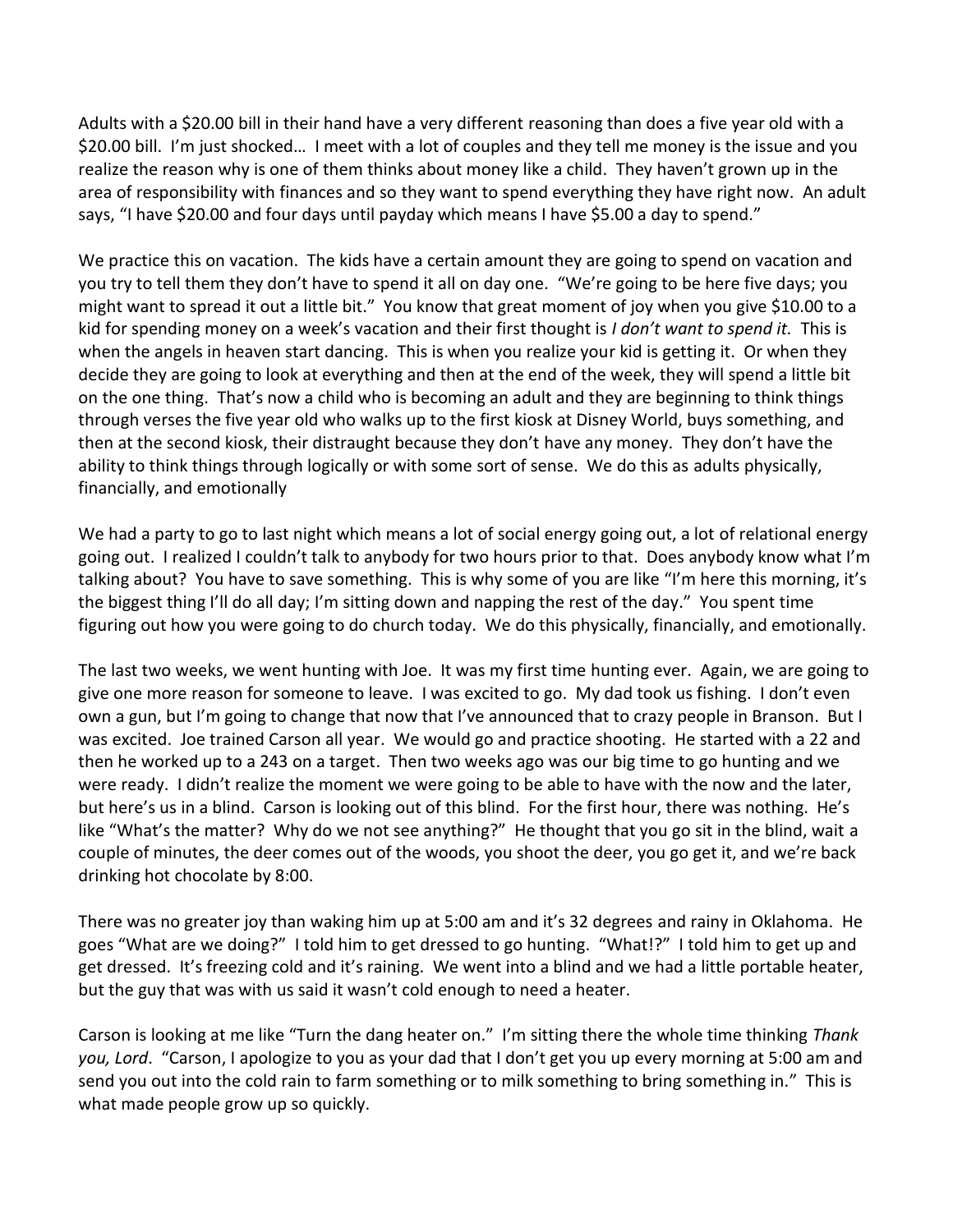We got in the blind at 5:30 and he's slouched down in the chair. He thought it was horrible. He's like "What are we doing? Is there Wi-Fi in this blind?" There's no plugs, no Wi-Fi, no technology. I handed him the binoculars and he's looking for the deer. The sun came up and that morning wasn't productive, but that afternoon we were back in the blind. We had like a three-hour nap followed by a good lunch. I love hunting in the afternoon. After a nap and good meal, his deer walks out of the woods. Not being a hunter and not ever firing on an animal… I know this is not good in the blind. I'm dancing around the blind, trying to be quiet, but getting the gun and making sure nothing happens. I sat the gun up for him and I took the safety off and I said "Take your shot; this is it! This is the moment!"

I kid you not; Carson goes "Dad, settle down." He looked in the site and as I put my fingers in my ears, he made the shot. Ten minutes later, we're taking a picture of him with his deer. How's that? Don't be so naive to think that all of the animals down at the Bass Pro Shop died of natural causes.

We had a worship service down at the creek over this deer. I told him I was so proud of him. I said, "Carson, this is a huge moment. You became a man, not just because you… We didn't come shooting..." I was told that in Missouri for every eight times you go out hunting, you shoot your gun once. I don't know if that true, but I said, "We didn't come shooting, we came hunting. You have to learn patience; you have to learn to wait. What if we hadn't gotten a deer at all this weekend?" He didn't like that idea. Now I have to take him hunting to a piece of land that has no animals on it. I have to show him. If you've spent more than four hours in a blind and have seen nothing, would you raise your hand? How many of you went back out? How many of you say your patience while hunting has paid off? That was half of them. The other ones may want to take some lessons or something.

But I said "Carson, that's the big deal. You're learning that everything is not immediate." I think that's one of the reasons you should take your son hunting and you should start them off where they're not going to get a ten-point buck. But you should start them off with how this takes patience and this takes time. We have some of the best conversations with no technology and no Wi-Fi and no heater.

I said, "Carson, this is it. Carson, part of you becoming a man means you move out of the now, the immediate, what's going to make you feel good and be happy right now. You've got to move out of that and realize there is something good later, but you just need to be patient and wait."

For my single friends, as we talk about compatibility, you can't end a message like this without talking about spiritual compatibility. If you are not yet married, date and marry a committed follower of Jesus. It's a great start towards maturity. Don't date someone who says, "I walked an aisle when I was six, but I haven't been in church for 10 or 15 years." No, date someone who has committed their life to Jesus.

There was a lady in our church last week from online dating. She went on four dates last week. One of the dates said, "Meet me at Level 2. I've arranged for valet parking." I'm sitting there in the office thinking *Yeah, after committed follower of Jesus, that's number two. Level 2 and valet parking*…